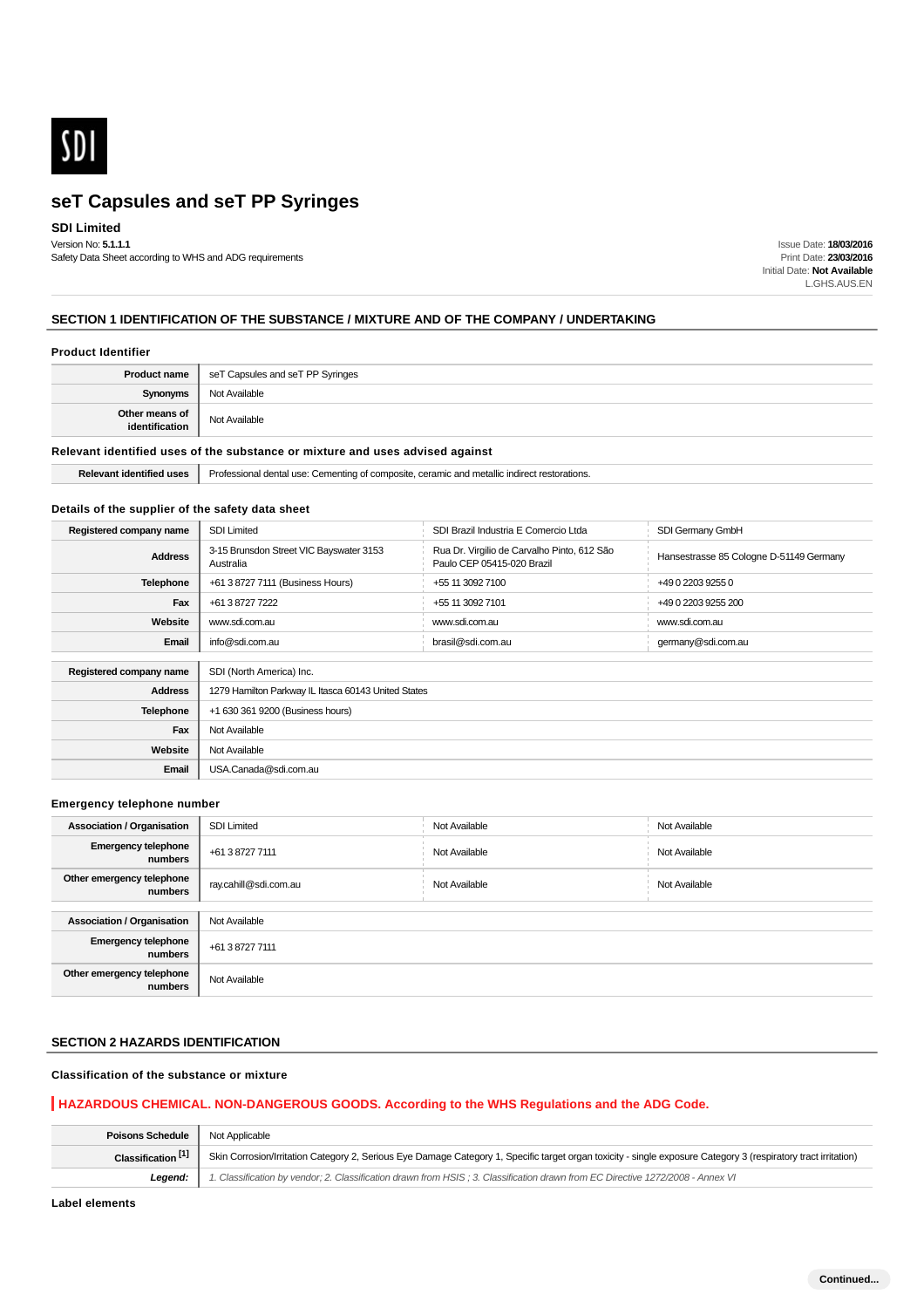| <b>GHS label elements</b>                    |                                                                            |
|----------------------------------------------|----------------------------------------------------------------------------|
| <b>SIGNAL WORD</b>                           | <b>DANGER</b>                                                              |
| Hazard statement(s)                          |                                                                            |
| H315                                         | Causes skin irritation.                                                    |
| H318                                         | Causes serious eye damage.                                                 |
| H335                                         | May cause respiratory irritation.                                          |
| <b>Precautionary statement(s) Prevention</b> |                                                                            |
| P271                                         | Use only outdoors or in a well-ventilated area.                            |
| P280                                         | Wear protective gloves/protective clothing/eye protection/face protection. |

# **Precautionary statement(s) Response**

| P305+P351+P338 | IF IN EYES: Rinse cautiously with water for several minutes. Remove contact lenses, if present and easy to do. Continue rinsing. |
|----------------|----------------------------------------------------------------------------------------------------------------------------------|
| P310           | Immediately call a POISON CENTER or doctor/physician.                                                                            |
| P362           | Take off contaminated clothing and wash before reuse.                                                                            |
| P302+P352      | IF ON SKIN: Wash with plenty of soap and water.                                                                                  |
| P304+P340      | IF INHALED: Remove victim to fresh air and keep at rest in a position comfortable for breathing.                                 |
| P332+P313      | If skin irritation occurs: Get medical advice/attention.                                                                         |

### **Precautionary statement(s) Storage**

| P405             | 1 UD                                                                                                       |
|------------------|------------------------------------------------------------------------------------------------------------|
| <b>DA03.D222</b> | $C_{\text{t} \cap \text{r} \cap \text{t}}$<br>e in a well-ventilated place. Keep container tightly closed. |

#### **Precautionary statement(s) Disposal**

**P501** Dispose of contents/container in accordance with local regulations.

**P261** Avoid breathing dust/fume/gas/mist/vapours/spray.

# **SECTION 3 COMPOSITION / INFORMATION ON INGREDIENTS**

#### **Substances**

See section below for composition of Mixtures

### **Mixtures**

| <b>CAS No</b> | %[weight] | <b>Name</b>                 |
|---------------|-----------|-----------------------------|
| Not Available | 60-70     | fluoroaluminosilicate glass |
| 72869-86-4    | $20$      | diurethane dimethacrylate   |
| Not Available | $20$      | acidic monomer              |
| 10373-78-1    | $\lt'$    | camphorquinone              |

# **SECTION 4 FIRST AID MEASURES**

# **Description of first aid measures**

| <b>Eye Contact</b>  | If this product comes in contact with the eyes:<br>Inmediately hold eyelids apart and flush the eye continuously with running water.<br>Ensure complete irrigation of the eye by keeping eyelids apart and away from eye and moving the eyelids by occasionally lifting the upper and lower lids.<br>► Continue flushing until advised to stop by the Poisons Information Centre or a doctor, or for at least 15 minutes.<br>Transport to hospital or doctor without delay.<br>► Removal of contact lenses after an eye injury should only be undertaken by skilled personnel. |
|---------------------|--------------------------------------------------------------------------------------------------------------------------------------------------------------------------------------------------------------------------------------------------------------------------------------------------------------------------------------------------------------------------------------------------------------------------------------------------------------------------------------------------------------------------------------------------------------------------------|
| <b>Skin Contact</b> | If skin contact occurs:<br>In Immediately remove all contaminated clothing, including footwear.<br>Flush skin and hair with running water (and soap if available).<br>Seek medical attention in event of irritation.                                                                                                                                                                                                                                                                                                                                                           |
| Inhalation          | If fumes or combustion products are inhaled remove from contaminated area.<br>$\blacktriangleright$ Seek medical attention.                                                                                                                                                                                                                                                                                                                                                                                                                                                    |
| Ingestion           | <b>If swallowed do NOT induce vomiting.</b><br>If vomiting occurs, lean patient forward or place on left side (head-down position, if possible) to maintain open airway and prevent aspiration.<br>• Observe the patient carefully.<br>► Never give liquid to a person showing signs of being sleepy or with reduced awareness; i.e. becoming unconscious.<br>• Give water to rinse out mouth, then provide liquid slowly and as much as casualty can comfortably drink.<br>Seek medical advice.                                                                               |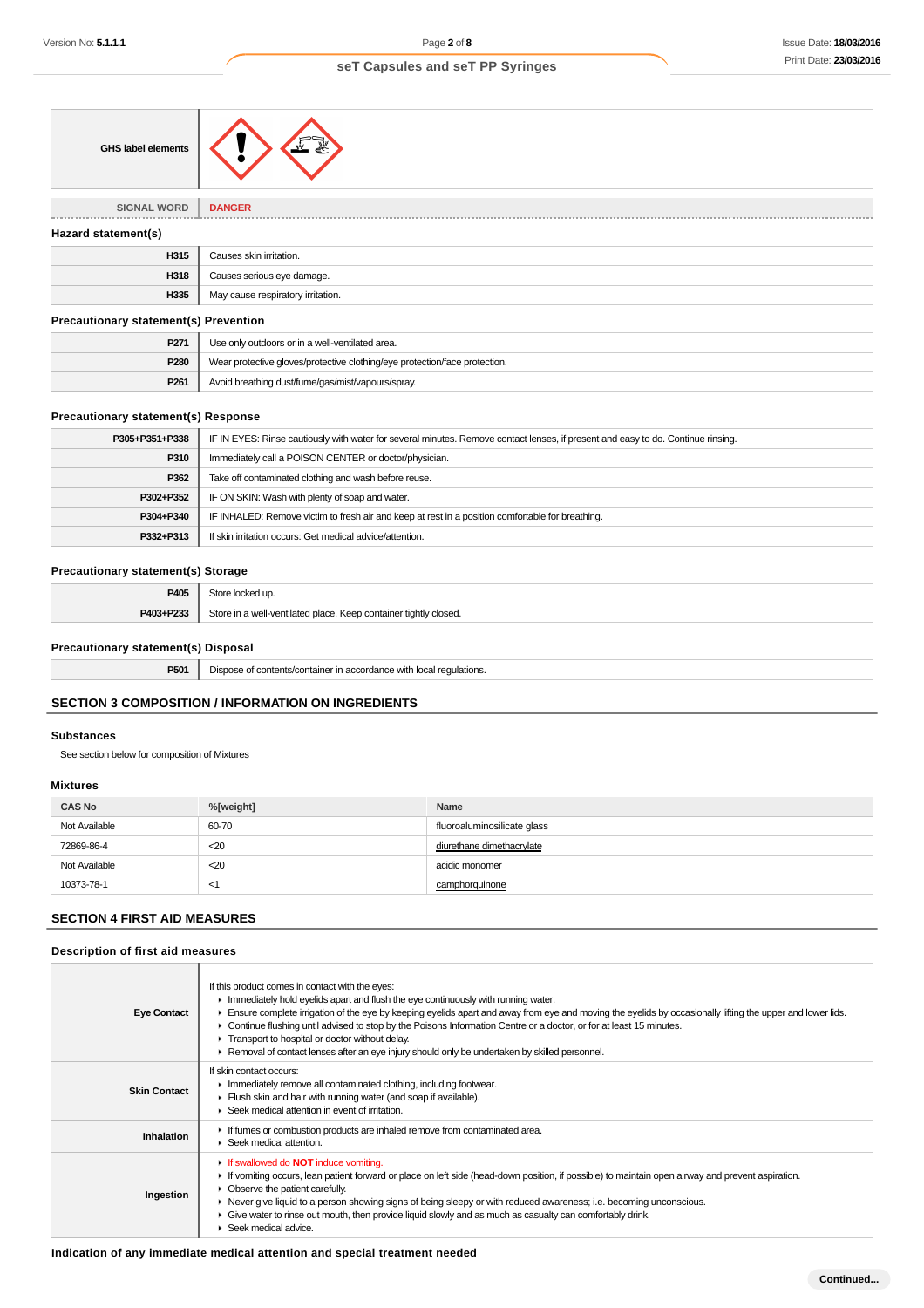# **SECTION 5 FIREFIGHTING MEASURES**

#### **Extinguishing media**

# **Special hazards arising from the substrate or mixture**

| Version No: <b>5.1.1.1</b>                            | Page 3 of 8                                                                                                                                                                                                                                                                                                                                                                                                                                                                                                                                                                                                                                                                                                                                                                                                                                                                          | <b>Issue Date: 18/03/20</b> |
|-------------------------------------------------------|--------------------------------------------------------------------------------------------------------------------------------------------------------------------------------------------------------------------------------------------------------------------------------------------------------------------------------------------------------------------------------------------------------------------------------------------------------------------------------------------------------------------------------------------------------------------------------------------------------------------------------------------------------------------------------------------------------------------------------------------------------------------------------------------------------------------------------------------------------------------------------------|-----------------------------|
|                                                       | seT Capsules and seT PP Syringes                                                                                                                                                                                                                                                                                                                                                                                                                                                                                                                                                                                                                                                                                                                                                                                                                                                     | Print Date: 23/03/20        |
|                                                       |                                                                                                                                                                                                                                                                                                                                                                                                                                                                                                                                                                                                                                                                                                                                                                                                                                                                                      |                             |
| Treat symptomatically.                                |                                                                                                                                                                                                                                                                                                                                                                                                                                                                                                                                                                                                                                                                                                                                                                                                                                                                                      |                             |
| <b>SECTION 5 FIREFIGHTING MEASURES</b>                |                                                                                                                                                                                                                                                                                                                                                                                                                                                                                                                                                                                                                                                                                                                                                                                                                                                                                      |                             |
| Extinguishing media<br>Foam is generally ineffective. |                                                                                                                                                                                                                                                                                                                                                                                                                                                                                                                                                                                                                                                                                                                                                                                                                                                                                      |                             |
|                                                       | Special hazards arising from the substrate or mixture                                                                                                                                                                                                                                                                                                                                                                                                                                                                                                                                                                                                                                                                                                                                                                                                                                |                             |
| <b>Fire Incompatibility</b>                           | ▶ Avoid contamination with oxidising agents i.e. nitrates, oxidising acids, chlorine bleaches, pool chlorine etc. as ignition may result                                                                                                                                                                                                                                                                                                                                                                                                                                                                                                                                                                                                                                                                                                                                             |                             |
| <b>Advice for firefighters</b>                        |                                                                                                                                                                                                                                                                                                                                                                                                                                                                                                                                                                                                                                                                                                                                                                                                                                                                                      |                             |
| <b>Fire Fighting</b>                                  | Alert Fire Brigade and tell them location and nature of hazard.<br>• May be violently or explosively reactive.<br>• Wear full body protective clothing with breathing apparatus.<br>Prevent, by any means available, spillage from entering drains or water course.<br>Fight fire from a safe distance, with adequate cover.<br>If safe, switch off electrical equipment until vapour fire hazard removed.<br>• Use water delivered as a fine spray to control the fire and cool adjacent area.<br>Avoid spraying water onto liquid pools.<br>Do not approach containers suspected to be hot.<br>• Cool fire exposed containers with water spray from a protected location.<br>If safe to do so, remove containers from path of fire.                                                                                                                                                |                             |
| <b>Fire/Explosion Hazard</b>                          | Combustible.<br>Slight fire hazard when exposed to heat or flame.<br>Heating may cause expansion or decomposition leading to violent rupture of containers.<br>• On combustion, may emit toxic fumes of carbon monoxide (CO).<br>• May emit acrid smoke.<br>Mists containing combustible materials may be explosive.<br>Combustion products include; carbon dioxide (CO2) other pyrolysis products typical of burning organic materialMay emit poisonous fumes. May emit corrosive<br>fumes.                                                                                                                                                                                                                                                                                                                                                                                         |                             |
| <b>SECTION 6 ACCIDENTAL RELEASE MEASURES</b>          |                                                                                                                                                                                                                                                                                                                                                                                                                                                                                                                                                                                                                                                                                                                                                                                                                                                                                      |                             |
|                                                       |                                                                                                                                                                                                                                                                                                                                                                                                                                                                                                                                                                                                                                                                                                                                                                                                                                                                                      |                             |
|                                                       | Personal precautions, protective equipment and emergency procedures                                                                                                                                                                                                                                                                                                                                                                                                                                                                                                                                                                                                                                                                                                                                                                                                                  |                             |
| <b>Minor Spills</b>                                   | Remove all ignition sources.<br>Clean up all spills immediately.<br>Avoid breathing vapours and contact with skin and eyes.<br>• Control personal contact with the substance, by using protective equipment.<br>• Contain and absorb spill with sand, earth, inert material or vermiculite.<br>$\triangleright$ Wipe up.<br>• Place in a suitable, labelled container for waste disposal.                                                                                                                                                                                                                                                                                                                                                                                                                                                                                            |                             |
| <b>Major Spills</b>                                   | Moderate hazard.<br>Clear area of personnel and move upwind.<br>Alert Fire Brigade and tell them location and nature of hazard.<br>• Wear breathing apparatus plus protective gloves.<br>▶ Prevent, by any means available, spillage from entering drains or water course.<br>• No smoking, naked lights or ignition sources.<br>Increase ventilation.<br>Stop leak if safe to do so.<br>Contain spill with sand, earth or vermiculite.<br>• Collect recoverable product into labelled containers for recycling.<br>Absorb remaining product with sand, earth or vermiculite.<br>• Collect solid residues and seal in labelled drums for disposal.<br>• Wash area and prevent runoff into drains.<br>If contamination of drains or waterways occurs, advise emergency services.                                                                                                      |                             |
|                                                       | Personal Protective Equipment advice is contained in Section 8 of the SDS.                                                                                                                                                                                                                                                                                                                                                                                                                                                                                                                                                                                                                                                                                                                                                                                                           |                             |
| <b>SECTION 7 HANDLING AND STORAGE</b>                 |                                                                                                                                                                                                                                                                                                                                                                                                                                                                                                                                                                                                                                                                                                                                                                                                                                                                                      |                             |
| Precautions for safe handling                         |                                                                                                                                                                                                                                                                                                                                                                                                                                                                                                                                                                                                                                                                                                                                                                                                                                                                                      |                             |
| Safe handling                                         | Avoid all personal contact, including inhalation.<br>• Wear protective clothing when risk of exposure occurs.<br>Use in a well-ventilated area.<br>Prevent concentration in hollows and sumps.<br>DO NOT enter confined spaces until atmosphere has been checked.<br>Avoid smoking, naked lights or ignition sources.<br>Avoid contact with incompatible materials.<br>▶ When handling, DO NOT eat, drink or smoke.<br>► Keep containers securely sealed when not in use.<br>Avoid physical damage to containers.<br>Always wash hands with soap and water after handling.<br>• Work clothes should be laundered separately.<br>Use good occupational work practice.<br>▶ Observe manufacturer's storage and handling recommendations contained within this SDS.<br>Atmosphere should be regularly checked against established exposure standards to ensure safe working conditions. |                             |

# **SECTION 6 ACCIDENTAL RELEASE MEASURES**

#### **Personal precautions, protective equipment and emergency procedures**

| <b>Minor Spills</b> | Remove all ignition sources.<br>Clean up all spills immediately.<br>Avoid breathing vapours and contact with skin and eyes.<br>$\blacktriangleright$ Control personal contact with the substance, by using protective equipment.<br>• Contain and absorb spill with sand, earth, inert material or vermiculite.<br>$\triangleright$ Wipe up.<br>▶ Place in a suitable, labelled container for waste disposal.                                                                                                                                                                                                                                                                                                                                                                     |
|---------------------|-----------------------------------------------------------------------------------------------------------------------------------------------------------------------------------------------------------------------------------------------------------------------------------------------------------------------------------------------------------------------------------------------------------------------------------------------------------------------------------------------------------------------------------------------------------------------------------------------------------------------------------------------------------------------------------------------------------------------------------------------------------------------------------|
| <b>Major Spills</b> | Moderate hazard.<br>• Clear area of personnel and move upwind.<br>Alert Fire Brigade and tell them location and nature of hazard.<br>▶ Wear breathing apparatus plus protective gloves.<br>► Prevent, by any means available, spillage from entering drains or water course.<br>• No smoking, naked lights or ignition sources.<br>Increase ventilation.<br>Stop leak if safe to do so.<br>Contain spill with sand, earth or vermiculite.<br>▶ Collect recoverable product into labelled containers for recycling.<br>Absorb remaining product with sand, earth or vermiculite.<br>• Collect solid residues and seal in labelled drums for disposal.<br>▶ Wash area and prevent runoff into drains.<br>If contamination of drains or waterways occurs, advise emergency services. |

# **SECTION 7 HANDLING AND STORAGE**

### **Precautions for safe handling**

|               | Avoid all personal contact, including inhalation.                                                               |
|---------------|-----------------------------------------------------------------------------------------------------------------|
|               | ▶ Wear protective clothing when risk of exposure occurs.                                                        |
|               | $\blacktriangleright$ Use in a well-ventilated area.                                                            |
|               | ▶ Prevent concentration in hollows and sumps.                                                                   |
|               | DO NOT enter confined spaces until atmosphere has been checked.                                                 |
|               | Avoid smoking, naked lights or ignition sources.                                                                |
|               | Avoid contact with incompatible materials.                                                                      |
| Safe handling | ▶ When handling, DO NOT eat, drink or smoke.                                                                    |
|               | ▶ Keep containers securely sealed when not in use.                                                              |
|               | Avoid physical damage to containers.                                                                            |
|               | Always wash hands with soap and water after handling.                                                           |
|               | • Work clothes should be laundered separately.                                                                  |
|               | • Use good occupational work practice.                                                                          |
|               | • Observe manufacturer's storage and handling recommendations contained within this SDS.                        |
|               | Atmosphere should be requisity checked against established exposure standards to ensure safe working conditions |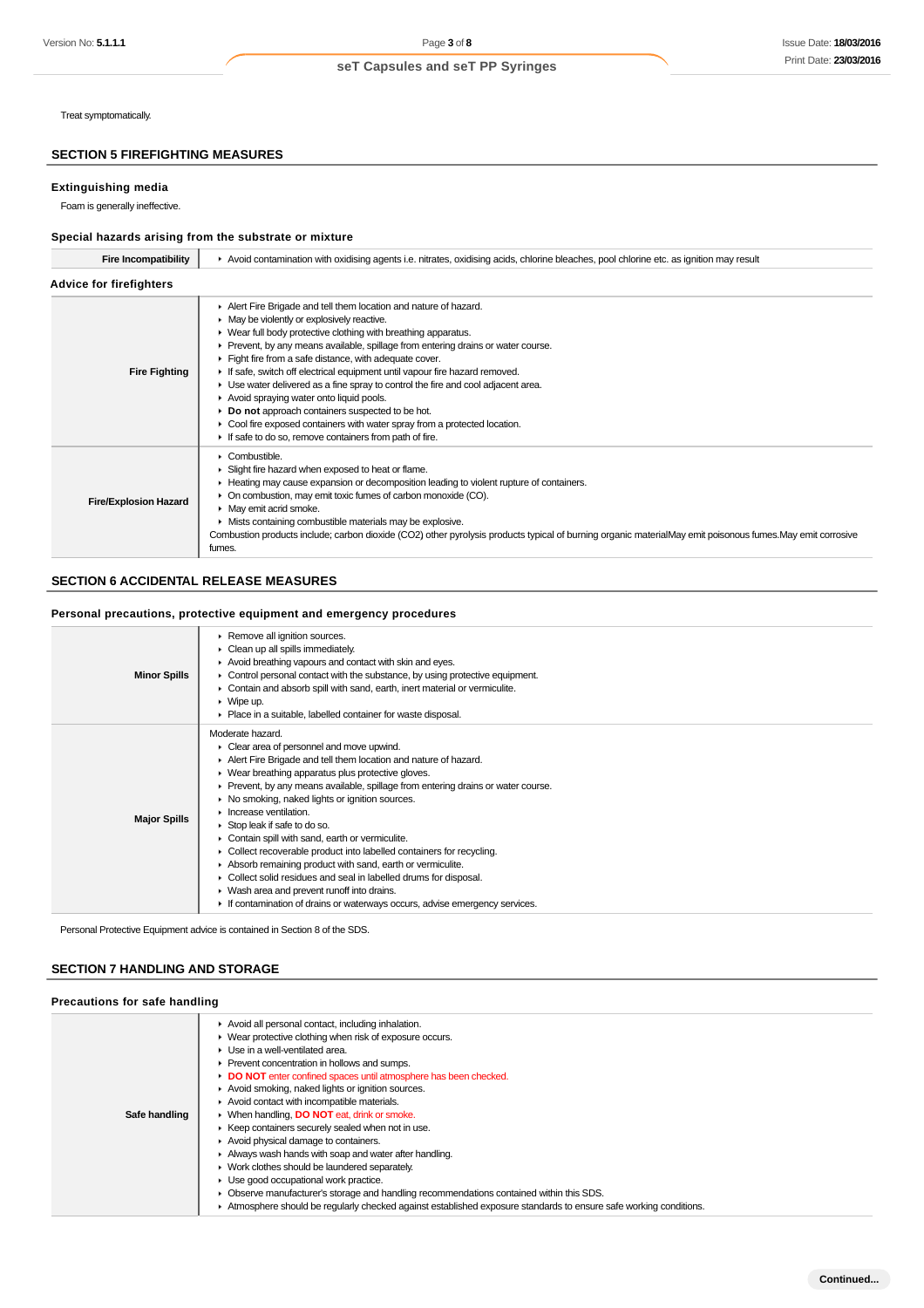| Other information       | Store in a dry and well ventilated-area, away from heat and sunlight.<br>Do not store in direct sunlight.<br>Store between 5 and 25 deg. C.<br>Store between 2 and 8 deg C. |
|-------------------------|-----------------------------------------------------------------------------------------------------------------------------------------------------------------------------|
|                         | Conditions for safe storage, including any incompatibilities                                                                                                                |
| Suitable container      | DO NOT repack. Use containers supplied by manufacturer only.                                                                                                                |
| Storage incompatibility | Avoid storage with reducing agents.<br>$\blacktriangleright$ Avoid reaction with oxidising agents                                                                           |
|                         | <b>SECTION 8 EXPOSURE CONTROLS / PERSONAL PROTECTION</b>                                                                                                                    |

# **Control parameters**

| OCCUPATIONAL EXPOSURE LIMITS (OEL) |  |
|------------------------------------|--|
|                                    |  |

# **INGREDIENT DATA**

Not Available

# **EMERGENCY LIMITS**

| Ingredient                  | <b>Material name</b>      | TEEL-1   |                     | TEEL-2    | TEEL-3     |
|-----------------------------|---------------------------|----------|---------------------|-----------|------------|
| diurethane dimethacrylate   | Diurethane dimethacrylate | 60 mg/m3 |                     | 660 mg/m3 | 4000 mg/m3 |
|                             |                           |          |                     |           |            |
| Ingredient                  | <b>Original IDLH</b>      |          | <b>Revised IDLH</b> |           |            |
| fluoroaluminosilicate glass | Not Available             |          | Not Available       |           |            |
| diurethane dimethacrylate   | Not Available             |          | Not Available       |           |            |
| acidic monomer              | Not Available             |          | Not Available       |           |            |
| camphorquinone              | Not Available             |          | Not Available       |           |            |

# **MATERIAL DATA**

# **Exposure controls**

|                            | Engineering controls are used to remove a hazard or place a barrier between the worker and the hazard. Well-designed engineering controls can be highly<br>effective in protecting workers and will typically be independent of worker interactions to provide this high level of protection.<br>The basic types of engineering controls are:<br>Process controls which involve changing the way a job activity or process is done to reduce the risk.<br>Enclosure and/or isolation of emission source which keeps a selected hazard "physically" away from the worker and ventilation that strategically "adds" and<br>"removes" air in the work environment. Ventilation can remove or dilute an air contaminant if designed properly. The design of a ventilation system must match<br>the particular process and chemical or contaminant in use.<br>Employers may need to use multiple types of controls to prevent employee overexposure.<br>General exhaust is adequate under normal operating conditions. Local exhaust ventilation may be required in special circumstances. If risk of overexposure<br>exists, wear approved respirator. Supplied-air type respirator may be required in special circumstances. Correct fit is essential to ensure adequate protection.<br>Provide adequate ventilation in warehouses and enclosed storage areas. Air contaminants generated in the workplace possess varying "escape" velocities<br>which, in turn, determine the "capture velocities" of fresh circulating air required to effectively remove the contaminant. |                                  |                                |  |
|----------------------------|----------------------------------------------------------------------------------------------------------------------------------------------------------------------------------------------------------------------------------------------------------------------------------------------------------------------------------------------------------------------------------------------------------------------------------------------------------------------------------------------------------------------------------------------------------------------------------------------------------------------------------------------------------------------------------------------------------------------------------------------------------------------------------------------------------------------------------------------------------------------------------------------------------------------------------------------------------------------------------------------------------------------------------------------------------------------------------------------------------------------------------------------------------------------------------------------------------------------------------------------------------------------------------------------------------------------------------------------------------------------------------------------------------------------------------------------------------------------------------------------------------------------------------------------------------------------------|----------------------------------|--------------------------------|--|
|                            | Type of Contaminant:                                                                                                                                                                                                                                                                                                                                                                                                                                                                                                                                                                                                                                                                                                                                                                                                                                                                                                                                                                                                                                                                                                                                                                                                                                                                                                                                                                                                                                                                                                                                                       |                                  | Air Speed:                     |  |
|                            | solvent, vapours, degreasing etc., evaporating from tank (in still air).                                                                                                                                                                                                                                                                                                                                                                                                                                                                                                                                                                                                                                                                                                                                                                                                                                                                                                                                                                                                                                                                                                                                                                                                                                                                                                                                                                                                                                                                                                   |                                  | 0.25-0.5 m/s (50-100<br>f/min) |  |
| Appropriate engineering    | aerosols, fumes from pouring operations, intermittent container filling, low speed conveyer transfers, welding, spray drift, plating<br>acid fumes, pickling (released at low velocity into zone of active generation)                                                                                                                                                                                                                                                                                                                                                                                                                                                                                                                                                                                                                                                                                                                                                                                                                                                                                                                                                                                                                                                                                                                                                                                                                                                                                                                                                     |                                  | 0.5-1 m/s (100-200<br>f/min.)  |  |
| controls                   | direct spray, spray painting in shallow booths, drum filling, conveyer loading, crusher dusts, gas discharge (active generation into<br>zone of rapid air motion)                                                                                                                                                                                                                                                                                                                                                                                                                                                                                                                                                                                                                                                                                                                                                                                                                                                                                                                                                                                                                                                                                                                                                                                                                                                                                                                                                                                                          |                                  |                                |  |
|                            | grinding, abrasive blasting, tumbling, high speed wheel generated dusts (released at high initial velocity into zone of very high rapid<br>air motion)                                                                                                                                                                                                                                                                                                                                                                                                                                                                                                                                                                                                                                                                                                                                                                                                                                                                                                                                                                                                                                                                                                                                                                                                                                                                                                                                                                                                                     |                                  |                                |  |
|                            | Within each range the appropriate value depends on:                                                                                                                                                                                                                                                                                                                                                                                                                                                                                                                                                                                                                                                                                                                                                                                                                                                                                                                                                                                                                                                                                                                                                                                                                                                                                                                                                                                                                                                                                                                        |                                  |                                |  |
|                            | Lower end of the range                                                                                                                                                                                                                                                                                                                                                                                                                                                                                                                                                                                                                                                                                                                                                                                                                                                                                                                                                                                                                                                                                                                                                                                                                                                                                                                                                                                                                                                                                                                                                     | Upper end of the range           |                                |  |
|                            | 1: Room air currents minimal or favourable to capture                                                                                                                                                                                                                                                                                                                                                                                                                                                                                                                                                                                                                                                                                                                                                                                                                                                                                                                                                                                                                                                                                                                                                                                                                                                                                                                                                                                                                                                                                                                      | 1: Disturbing room air currents  |                                |  |
|                            | 2: Contaminants of low toxicity or of nuisance value only.                                                                                                                                                                                                                                                                                                                                                                                                                                                                                                                                                                                                                                                                                                                                                                                                                                                                                                                                                                                                                                                                                                                                                                                                                                                                                                                                                                                                                                                                                                                 | 2: Contaminants of high toxicity |                                |  |
|                            | 3: Intermittent, low production.                                                                                                                                                                                                                                                                                                                                                                                                                                                                                                                                                                                                                                                                                                                                                                                                                                                                                                                                                                                                                                                                                                                                                                                                                                                                                                                                                                                                                                                                                                                                           | 3: High production, heavy use    |                                |  |
|                            | 4: Large hood or large air mass in motion                                                                                                                                                                                                                                                                                                                                                                                                                                                                                                                                                                                                                                                                                                                                                                                                                                                                                                                                                                                                                                                                                                                                                                                                                                                                                                                                                                                                                                                                                                                                  | 4: Small hood-local control only |                                |  |
|                            | Simple theory shows that air velocity falls rapidly with distance away from the opening of a simple extraction pipe. Velocity generally decreases with the square<br>of distance from the extraction point (in simple cases). Therefore the air speed at the extraction point should be adjusted, accordingly, after reference to<br>distance from the contaminating source. The air velocity at the extraction fan, for example, should be a minimum of 1-2 m/s (200-400 f/min) for extraction of<br>solvents generated in a tank 2 meters distant from the extraction point. Other mechanical considerations, producing performance deficits within the extraction<br>apparatus, make it essential that theoretical air velocities are multiplied by factors of 10 or more when extraction systems are installed or used.                                                                                                                                                                                                                                                                                                                                                                                                                                                                                                                                                                                                                                                                                                                                                |                                  |                                |  |
| <b>Personal protection</b> |                                                                                                                                                                                                                                                                                                                                                                                                                                                                                                                                                                                                                                                                                                                                                                                                                                                                                                                                                                                                                                                                                                                                                                                                                                                                                                                                                                                                                                                                                                                                                                            |                                  |                                |  |
| Eye and face protection    | Safety glasses with side shields.<br>Chemical goggles.<br>▶ Contact lenses may pose a special hazard; soft contact lenses may absorb and concentrate irritants. A written policy document, describing the wearing of                                                                                                                                                                                                                                                                                                                                                                                                                                                                                                                                                                                                                                                                                                                                                                                                                                                                                                                                                                                                                                                                                                                                                                                                                                                                                                                                                       |                                  |                                |  |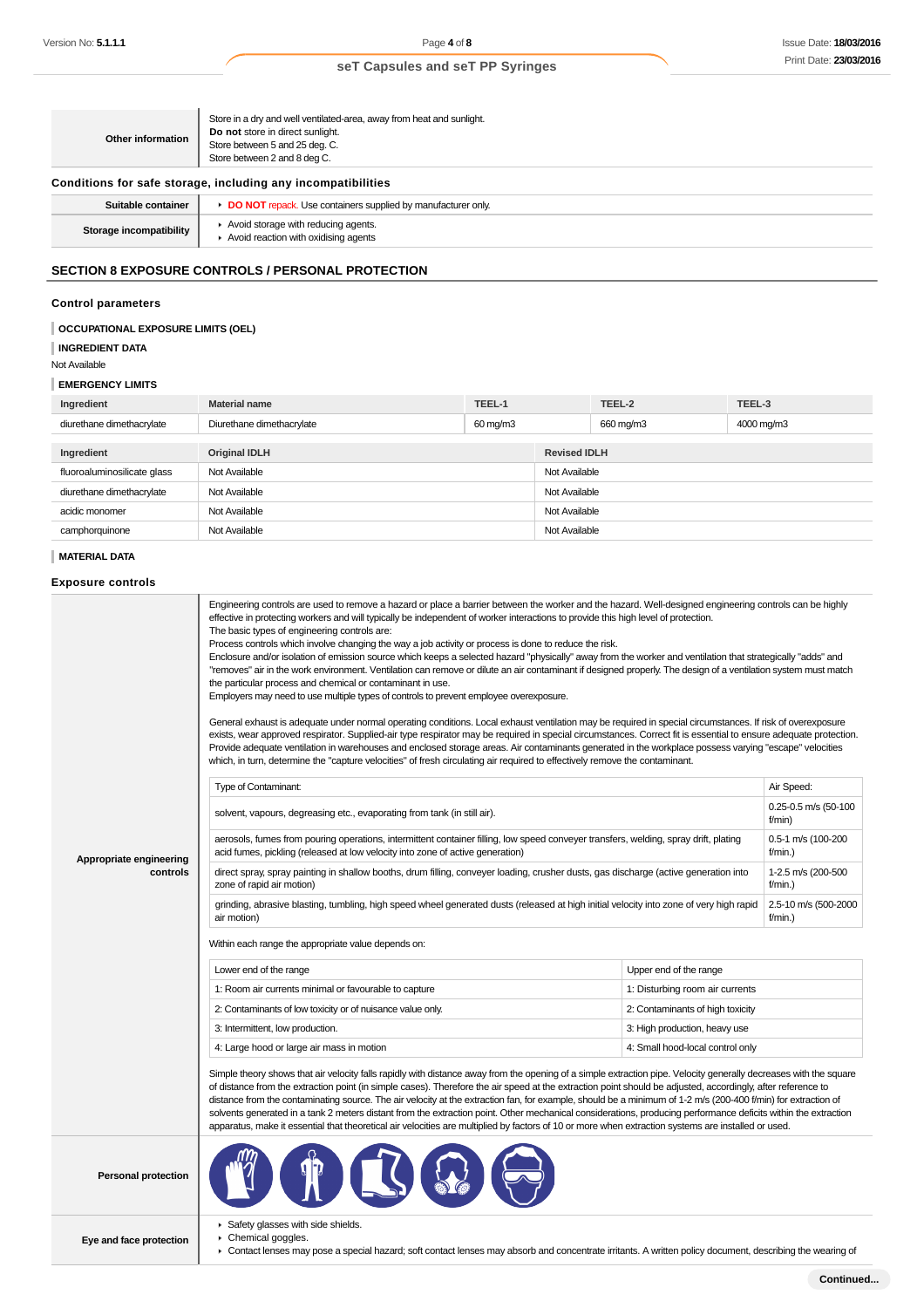|                        | Express or restrictions on use, should be created for each workplace or task. This should include a review of lens absorption and adsorption for the class of<br>chemicals in use and an account of injury experience. Medical and first-aid personnel should be trained in their removal and suitable equipment should be<br>readily available. In the event of chemical exposure, begin eye irrigation immediately and remove contact lens as soon as practicable. Lens should be removed<br>at the first signs of eye redness or irritation - lens should be removed in a clean environment only after workers have washed hands thoroughly. [CDC NIOSH<br>Current Intelligence Bulletin 59], [AS/NZS 1336 or national equivalent] |
|------------------------|---------------------------------------------------------------------------------------------------------------------------------------------------------------------------------------------------------------------------------------------------------------------------------------------------------------------------------------------------------------------------------------------------------------------------------------------------------------------------------------------------------------------------------------------------------------------------------------------------------------------------------------------------------------------------------------------------------------------------------------|
| <b>Skin protection</b> | See Hand protection below                                                                                                                                                                                                                                                                                                                                                                                                                                                                                                                                                                                                                                                                                                             |
| Hands/feet protection  | ▶ Wear chemical protective gloves, e.g. PVC.<br>• Wear safety footwear or safety gumboots, e.g. Rubber<br>Rubber Gloves                                                                                                                                                                                                                                                                                                                                                                                                                                                                                                                                                                                                               |
| <b>Body protection</b> | See Other protection below                                                                                                                                                                                                                                                                                                                                                                                                                                                                                                                                                                                                                                                                                                            |
| Other protection       | $\triangleright$ Overalls.<br>P.V.C. apron.<br>▶ Barrier cream.<br>▶ Skin cleansing cream.<br>Eye wash unit.                                                                                                                                                                                                                                                                                                                                                                                                                                                                                                                                                                                                                          |
| <b>Thermal hazards</b> | Not Available                                                                                                                                                                                                                                                                                                                                                                                                                                                                                                                                                                                                                                                                                                                         |

#### **Respiratory protection**

Type A Filter of sufficient capacity. (AS/NZS 1716 & 1715, EN 143:2000 & 149:2001, ANSI Z88 or national equivalent)

Where the concentration of gas/particulates in the breathing zone, approaches or exceeds the "Exposure Standard" (or ES), respiratory protection is required. Degree of protection varies with both face-piece and Class of filter; the nature of protection varies with Type of filter.

| <b>Required Minimum Protection Factor</b> | <b>Half-Face Respirator</b> | Full-Face Respirator | <b>Powered Air Respirator</b> |
|-------------------------------------------|-----------------------------|----------------------|-------------------------------|
| up to $10 \times ES$                      | A-AUS                       |                      | A-PAPR-AUS / Class 1          |
| up to $50 \times ES$                      |                             | A-AUS / Class 1      |                               |
| up to $100 \times ES$                     |                             | $A-2$                | A-PAPR-2 ^                    |

#### ^ - Full-face

A(All classes) = Organic vapours, B AUS or B1 = Acid gasses, B2 = Acid gas or hydrogen cyanide(HCN), B3 = Acid gas or hydrogen cyanide(HCN), E = Sulfur dioxide(SO2), G = Agricultural chemicals, K = Ammonia(NH3), Hg = Mercury, NO = Oxides of nitrogen, MB = Methyl bromide, AX = Low boiling point organic compounds(below 65 degC)

# **SECTION 9 PHYSICAL AND CHEMICAL PROPERTIES**

# **Information on basic physical and chemical properties**

| Appearance                                      | Slightly yellow liquid with slight characteristic odour, does not mix with water. |                                                   |                |  |
|-------------------------------------------------|-----------------------------------------------------------------------------------|---------------------------------------------------|----------------|--|
|                                                 |                                                                                   |                                                   |                |  |
| <b>Physical state</b>                           | Liquid                                                                            | Relative density (Water = 1)                      | 2.0            |  |
| Odour                                           | Not Available                                                                     | <b>Partition coefficient</b><br>n-octanol / water | Not Available  |  |
| <b>Odour threshold</b>                          | Not Available                                                                     | Auto-ignition temperature<br>$(^{\circ}C)$        | Not Available  |  |
| pH (as supplied)                                | Not Available                                                                     | Decomposition<br>temperature                      | Not Available  |  |
| Melting point / freezing<br>point (°C)          | Not Available                                                                     | <b>Viscosity (cSt)</b>                            | Not Available  |  |
| Initial boiling point and<br>boiling range (°C) | Not Available                                                                     | Molecular weight (g/mol)                          | Not Applicable |  |
| Flash point (°C)                                | Not Available                                                                     | <b>Taste</b>                                      | Not Available  |  |
| <b>Evaporation rate</b>                         | Not Available                                                                     | <b>Explosive properties</b>                       | Not Available  |  |
| Flammability                                    | Not Available                                                                     | <b>Oxidising properties</b>                       | Not Available  |  |
| Upper Explosive Limit (%)                       | Not Available                                                                     | Surface Tension (dyn/cm or<br>$mN/m$ )            | Not Available  |  |
| Lower Explosive Limit (%)                       | Not Available                                                                     | <b>Volatile Component (%vol)</b>                  | Not Available  |  |
| Vapour pressure (kPa)                           | Not Available                                                                     | Gas group                                         | Not Available  |  |
| Solubility in water (g/L)                       | Immiscible                                                                        | pH as a solution (1%)                             | Not Available  |  |
| Vapour density ( $Air = 1$ )                    | Not Available                                                                     | VOC g/L                                           | Not Available  |  |

# **SECTION 10 STABILITY AND REACTIVITY**

| Reactivity                                 | See section 7                                                                                                                        |
|--------------------------------------------|--------------------------------------------------------------------------------------------------------------------------------------|
| <b>Chemical stability</b>                  | • Unstable in the presence of incompatible materials.<br>▶ Product is considered stable.<br>Hazardous polymerisation will not occur. |
| Possibility of hazardous<br>reactions      | See section 7                                                                                                                        |
| <b>Conditions to avoid</b>                 | See section 7                                                                                                                        |
| Incompatible materials                     | See section 7                                                                                                                        |
| <b>Hazardous decomposition</b><br>products | See section 5                                                                                                                        |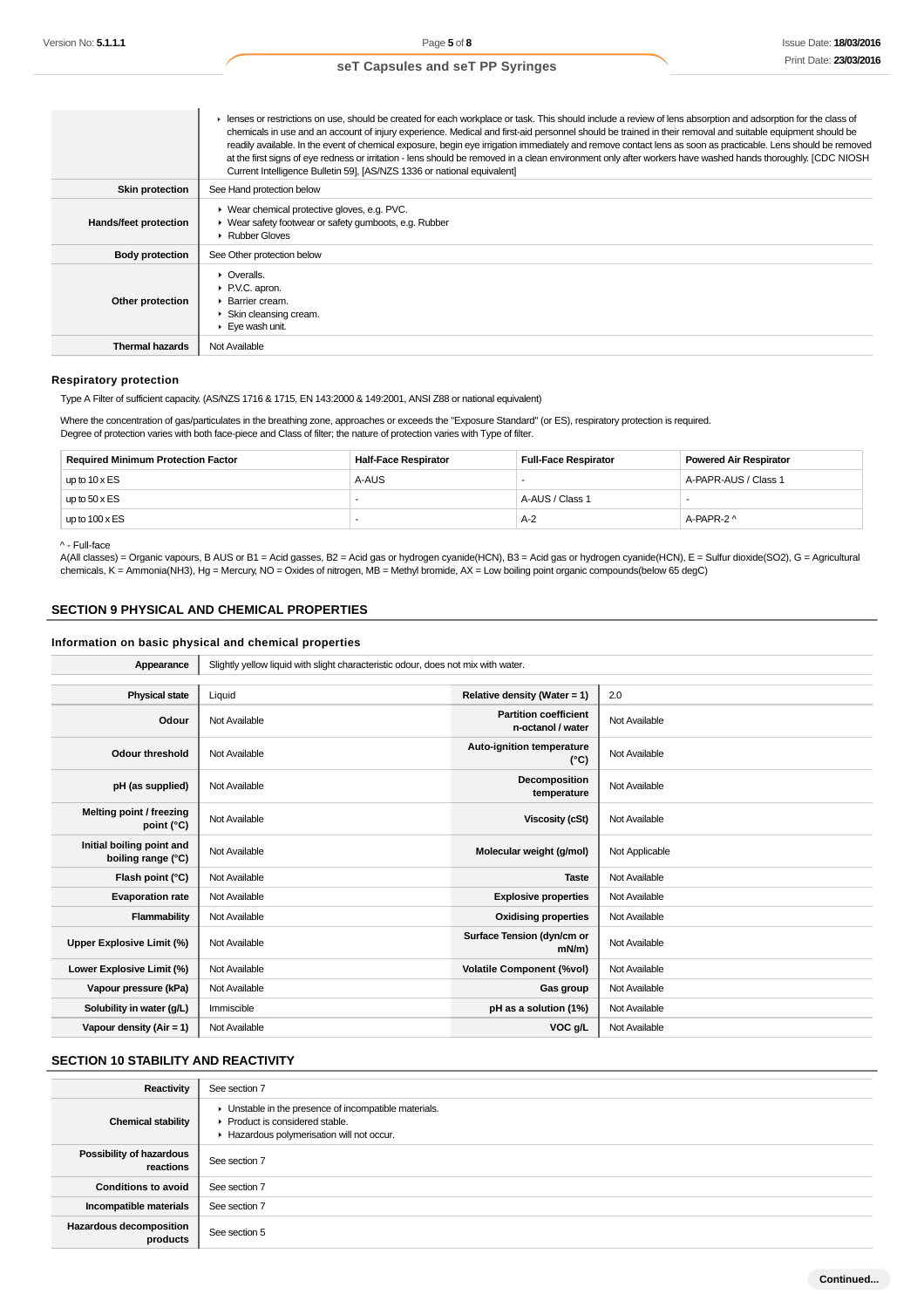# **SECTION 11 TOXICOLOGICAL INFORMATION**

# **Information on toxicological effects**

| Inhaled                                    | Evidence shows, or practical experience predicts, that the material produces irritation of the respiratory system, in a substantial number of individuals, following<br>inhalation. In contrast to most organs, the lung is able to respond to a chemical insult by first removing or neutralising the irritant and then repairing the<br>damage. The repair process, which initially evolved to protect mammalian lungs from foreign matter and antigens, may however, produce further lung damage<br>resulting in the impairment of gas exchange, the primary function of the lungs. Respiratory tract irritation often results in an inflammatory response involving<br>the recruitment and activation of many cell types, mainly derived from the vascular system.                                                                                                                                                                                                                                                                                                                                                                                                                                                                                                                                                |                   |  |  |
|--------------------------------------------|-----------------------------------------------------------------------------------------------------------------------------------------------------------------------------------------------------------------------------------------------------------------------------------------------------------------------------------------------------------------------------------------------------------------------------------------------------------------------------------------------------------------------------------------------------------------------------------------------------------------------------------------------------------------------------------------------------------------------------------------------------------------------------------------------------------------------------------------------------------------------------------------------------------------------------------------------------------------------------------------------------------------------------------------------------------------------------------------------------------------------------------------------------------------------------------------------------------------------------------------------------------------------------------------------------------------------|-------------------|--|--|
| Ingestion                                  | The material has NOT been classified by EC Directives or other classification systems as "harmful by ingestion". This is because of the lack of corroborating<br>animal or human evidence. The material may still be damaging to the health of the individual, following ingestion, especially where pre-existing organ (e.g liver,<br>kidney) damage is evident. Present definitions of harmful or toxic substances are generally based on doses producing mortality rather than those producing<br>morbidity (disease, ill-health). Gastrointestinal tract discomfort may produce nausea and vomiting. In an occupational setting however, ingestion of insignificant<br>quantities is not thought to be cause for concern.                                                                                                                                                                                                                                                                                                                                                                                                                                                                                                                                                                                         |                   |  |  |
| <b>Skin Contact</b>                        | Evidence exists, or practical experience predicts, that the material either produces inflammation of the skin in a substantial number of individuals following<br>direct contact, and/or produces significant inflammation when applied to the healthy intact skin of animals, for up to four hours, such inflammation being present<br>twenty-four hours or more after the end of the exposure period. Skin irritation may also be present after prolonged or repeated exposure; this may result in a<br>form of contact dermatitis (nonallergic). The dermatitis is often characterised by skin redness (erythema) and swelling (oedema) which may progress to<br>blistering (vesiculation), scaling and thickening of the epidermis. At the microscopic level there may be intercellular oedema of the spongy layer of the skin<br>(spongiosis) and intracellular oedema of the epidermis.<br>The material may accentuate any pre-existing dermatitis condition<br>Open cuts, abraded or irritated skin should not be exposed to this material<br>Entry into the blood-stream through, for example, cuts, abrasions, puncture wounds or lesions, may produce systemic injury with harmful effects. Examine the<br>skin prior to the use of the material and ensure that any external damage is suitably protected. |                   |  |  |
| Eye                                        | When applied to the eye(s) of animals, the material produces severe ocular lesions which are present twenty-four hours or more after instillation.                                                                                                                                                                                                                                                                                                                                                                                                                                                                                                                                                                                                                                                                                                                                                                                                                                                                                                                                                                                                                                                                                                                                                                    |                   |  |  |
| Chronic                                    | Long-term exposure to respiratory irritants may result in disease of the airways involving difficult breathing and related systemic problems.<br>Limited evidence suggests that repeated or long-term occupational exposure may produce cumulative health effects involving organs or biochemical systems.                                                                                                                                                                                                                                                                                                                                                                                                                                                                                                                                                                                                                                                                                                                                                                                                                                                                                                                                                                                                            |                   |  |  |
|                                            | <b>TOXICITY</b>                                                                                                                                                                                                                                                                                                                                                                                                                                                                                                                                                                                                                                                                                                                                                                                                                                                                                                                                                                                                                                                                                                                                                                                                                                                                                                       | <b>IRRITATION</b> |  |  |
| seT Capsules and seT PP<br><b>Syringes</b> | Not Available                                                                                                                                                                                                                                                                                                                                                                                                                                                                                                                                                                                                                                                                                                                                                                                                                                                                                                                                                                                                                                                                                                                                                                                                                                                                                                         | Not Available     |  |  |
|                                            | <b>TOXICITY</b>                                                                                                                                                                                                                                                                                                                                                                                                                                                                                                                                                                                                                                                                                                                                                                                                                                                                                                                                                                                                                                                                                                                                                                                                                                                                                                       | <b>IRRITATION</b> |  |  |
| diurethane dimethacrylate                  | Oral (rat) LD50: >5000 mg/kg <sup>[1]</sup>                                                                                                                                                                                                                                                                                                                                                                                                                                                                                                                                                                                                                                                                                                                                                                                                                                                                                                                                                                                                                                                                                                                                                                                                                                                                           | Not Available     |  |  |
|                                            | <b>TOXICITY</b>                                                                                                                                                                                                                                                                                                                                                                                                                                                                                                                                                                                                                                                                                                                                                                                                                                                                                                                                                                                                                                                                                                                                                                                                                                                                                                       | <b>IRRITATION</b> |  |  |
| camphorquinone                             | Not Available                                                                                                                                                                                                                                                                                                                                                                                                                                                                                                                                                                                                                                                                                                                                                                                                                                                                                                                                                                                                                                                                                                                                                                                                                                                                                                         | Not Available     |  |  |
| Legend:                                    | 1. Value obtained from Europe ECHA Registered Substances - Acute toxicity 2.* Value obtained from manufacturer's SDS. Unless otherwise specified data<br>extracted from RTECS - Register of Toxic Effect of chemical Substances                                                                                                                                                                                                                                                                                                                                                                                                                                                                                                                                                                                                                                                                                                                                                                                                                                                                                                                                                                                                                                                                                       |                   |  |  |

| <b>DIURETHANE</b><br><b>DIMETHACRYLATE</b> | The following information refers to contact allergens as a group and may not be specific to this product.<br>Contact allergies quickly manifest themselves as contact eczema, more rarely as urticaria or Quincke's oedema. The pathogenesis of contact eczema involves<br>a cell-mediated (T lymphocytes) immune reaction of the delayed type. Other allergic skin reactions, e.g. contact urticaria, involve antibody-mediated immune<br>reactions. The significance of the contact allergen is not simply determined by its sensitisation potential: the distribution of the substance and the opportunities<br>for contact with it are equally important. A weakly sensitising substance which is widely distributed can be a more important allergen than one with stronger<br>sensitising potential with which few individuals come into contact. From a clinical point of view, substances are noteworthy if they produce an allergic test<br>reaction in more than 1% of the persons tested.                                                                                                                                                                                                                                                                                                                                                                                                                                                                                                                                                                                                                                                                           |
|--------------------------------------------|--------------------------------------------------------------------------------------------------------------------------------------------------------------------------------------------------------------------------------------------------------------------------------------------------------------------------------------------------------------------------------------------------------------------------------------------------------------------------------------------------------------------------------------------------------------------------------------------------------------------------------------------------------------------------------------------------------------------------------------------------------------------------------------------------------------------------------------------------------------------------------------------------------------------------------------------------------------------------------------------------------------------------------------------------------------------------------------------------------------------------------------------------------------------------------------------------------------------------------------------------------------------------------------------------------------------------------------------------------------------------------------------------------------------------------------------------------------------------------------------------------------------------------------------------------------------------------------------------------------------------------------------------------------------------------|
|                                            | Asthma-like symptoms may continue for months or even years after exposure to the material ceases. This may be due to a non-allergenic condition known as<br>reactive airways dysfunction syndrome (RADS) which can occur following exposure to high levels of highly irritating compound. Key criteria for the diagnosis<br>of RADS include the absence of preceding respiratory disease, in a non-atopic individual, with abrupt onset of persistent asthma-like symptoms within minutes<br>to hours of a documented exposure to the irritant. A reversible airflow pattern, on spirometry, with the presence of moderate to severe bronchial hyperreactivity<br>on methacholine challenge testing and the lack of minimal lymphocytic inflammation, without eosinophilia, have also been included in the criteria for diagnosis<br>of RADS. RADS (or asthma) following an irritating inhalation is an infrequent disorder with rates related to the concentration of and duration of exposure to the<br>irritating substance. Industrial bronchitis, on the other hand, is a disorder that occurs as result of exposure due to high concentrations of irritating substance<br>(often particulate in nature) and is completely reversible after exposure ceases. The disorder is characterised by dyspnea, cough and mucus production.<br>UV (ultraviolet)/ EB (electron beam) acrylates are generally of low toxicity<br>UV/EB acrylates are divided into two groups; "stenomeric" and "eurymeric" acrylates.<br>The first group consists of well-defined acrylates which can be described by a simple idealised chemical; they are low molecular weight species with a very |
|                                            | narrow weight distribution profile.<br>The eurymeric acrylates cannot be described by an idealised structure and may differ fundamentally between various suppliers; they are of relatively high<br>molecular weigh and possess a wide weight distribution.<br>Stenomeric acrylates are usually more hazardous than the eurymeric substances. Stenomeric acrylates are also well defined which allows comparison and<br>exchange of toxicity data - this allows more accurate classification.<br>The stenomerics cannot be classified as a group; they exhibit substantial variation.<br>Where no "official" classification for acrylates and methacrylates exists, there has been cautious attempts to create classifications in the absence of contrary<br>evidence. For example<br>Monalkyl or monoarylesters of acrylic acids should be classified as R36/37/38 and R51/53<br>Monoalkyl or monoaryl esters of methacrylic acid should be classified as R36/37/38<br>* Possible carcinogen; possible sensitizer; possible irreversible effects * Polysciences MSDS                                                                                                                                                                                                                                                                                                                                                                                                                                                                                                                                                                                                          |
| <b>CAMPHORQUINONE</b>                      | The following information refers to contact allergens as a group and may not be specific to this product.<br>Contact allergies quickly manifest themselves as contact eczema, more rarely as urticaria or Quincke's oedema. The pathogenesis of contact eczema involves<br>a cell-mediated (T lymphocytes) immune reaction of the delayed type. Other allergic skin reactions, e.g. contact urticaria, involve antibody-mediated immune<br>reactions. The significance of the contact allergen is not simply determined by its sensitisation potential: the distribution of the substance and the opportunities<br>for contact with it are equally important. A weakly sensitising substance which is widely distributed can be a more important allergen than one with stronger<br>sensitising potential with which few individuals come into contact. From a clinical point of view, substances are noteworthy if they produce an allergic test<br>reaction in more than 1% of the persons tested.<br>No significant acute toxicological data identified in literature search.                                                                                                                                                                                                                                                                                                                                                                                                                                                                                                                                                                                               |
|                                            |                                                                                                                                                                                                                                                                                                                                                                                                                                                                                                                                                                                                                                                                                                                                                                                                                                                                                                                                                                                                                                                                                                                                                                                                                                                                                                                                                                                                                                                                                                                                                                                                                                                                                |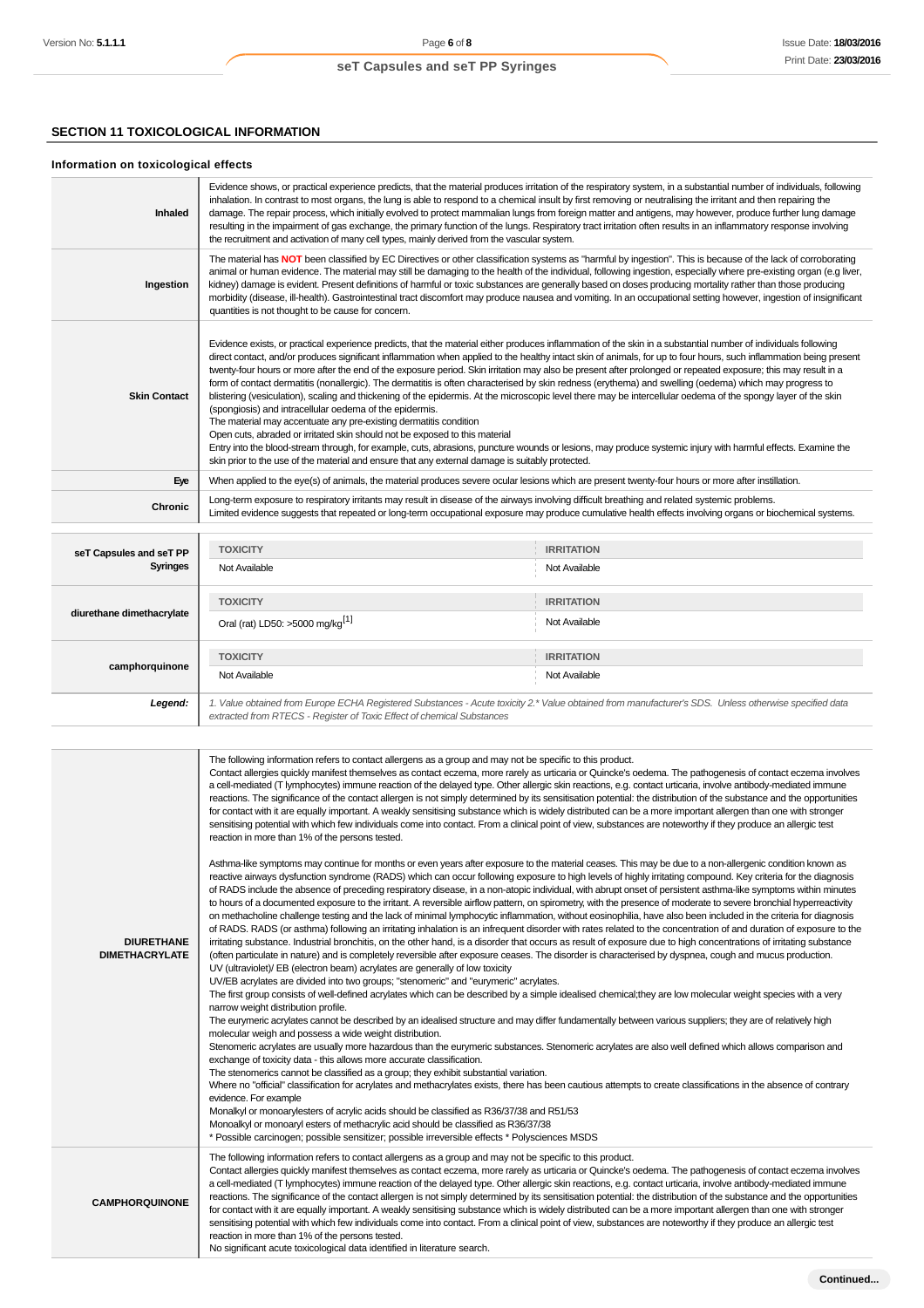| <b>Acute Toxicity</b>                       | N                     | Carcinogenicity                 | 0                                                                                                                                                                  |
|---------------------------------------------|-----------------------|---------------------------------|--------------------------------------------------------------------------------------------------------------------------------------------------------------------|
| <b>Skin Irritation/Corrosion</b>            | ✔                     | Reproductivity                  | $\circledcirc$                                                                                                                                                     |
| <b>Serious Eye</b><br>Damage/Irritation     | $\tilde{\phantom{a}}$ | <b>STOT - Single Exposure</b>   | O                                                                                                                                                                  |
| <b>Respiratory or Skin</b><br>sensitisation | $\circ$               | <b>STOT - Repeated Exposure</b> | ⊙                                                                                                                                                                  |
| Mutagenicity                                | N                     | <b>Aspiration Hazard</b>        | $\circ$                                                                                                                                                            |
|                                             |                       | Legend:                         | $\blacktriangleright$ - Data available but does not fill the criteria for classification<br>$\blacktriangleright$ - Data required to make classification available |

– Data Not Available to make classification

#### **SECTION 12 ECOLOGICAL INFORMATION**

### **Toxicity**

| Ingredient                | Endpoint                                                                                                                                                                                                                                                                                                                                                                                 | <b>Test Duration (hr)</b> | <b>Species</b>                | Value        | Source         |
|---------------------------|------------------------------------------------------------------------------------------------------------------------------------------------------------------------------------------------------------------------------------------------------------------------------------------------------------------------------------------------------------------------------------------|---------------------------|-------------------------------|--------------|----------------|
| diurethane dimethacrylate | EC50                                                                                                                                                                                                                                                                                                                                                                                     | 48                        | Crustacea                     | $>1.2$ mg/L  | 2              |
| diurethane dimethacrylate | EC50                                                                                                                                                                                                                                                                                                                                                                                     | 72                        | Algae or other aquatic plants | >0.68mg/L    | 2              |
| diurethane dimethacrylate | <b>NOEC</b>                                                                                                                                                                                                                                                                                                                                                                              | 72                        | Algae or other aquatic plants | $>0.21$ mg/L | $\overline{2}$ |
| camphorquinone            | EC50                                                                                                                                                                                                                                                                                                                                                                                     | 384                       | Crustacea                     | 53.788mg/L   | 3              |
| camphorquinone            | EC50                                                                                                                                                                                                                                                                                                                                                                                     | 96                        | Algae or other aquatic plants | 1054.236mg/L | 3              |
| camphorquinone            | LC50                                                                                                                                                                                                                                                                                                                                                                                     | 96                        | Fish                          | 230.775mg/L  | 3              |
| Legend:                   | Extracted from 1. IUCLID Toxicity Data 2. Europe ECHA Registered Substances - Ecotoxicological Information - Aquatic Toxicity 3. EPIWIN Suite V3.12 -<br>Aquatic Toxicity Data (Estimated) 4. US EPA, Ecotox database - Aquatic Toxicity Data 5. ECETOC Aquatic Hazard Assessment Data 6. NITE (Japan) -<br>Bioconcentration Data 7. METI (Japan) - Bioconcentration Data 8. Vendor Data |                           |                               |              |                |

#### **DO NOT** discharge into sewer or waterways.

#### **Persistence and degradability**

| Ingredient     | Persistence: Water/Soil | Persistence: Air |
|----------------|-------------------------|------------------|
| camphorquinone | <b>HIGH</b>             | <b>HIGH</b>      |

# **Bioaccumulative potential**

| Ingredient     | <b>Bioaccumulation</b> |
|----------------|------------------------|
| camphorquinone | LOW (LogKOW = $1.52$ ) |
|                |                        |

#### **Mobility in soil**

| Ingredient              | Mobility                                                             |
|-------------------------|----------------------------------------------------------------------|
| cor<br>bhorauinone<br>. | $\bigcap_{\Lambda}$<br>12.6<br>11201<br>$\tilde{}$<br>$\sim$<br>$ -$ |

## **SECTION 13 DISPOSAL CONSIDERATIONS**

#### **Waste treatment methods**

# **SECTION 14 TRANSPORT INFORMATION**

### **Labels Required**

**Marine Pollutant** NO

**HAZCHEM** Not Applicable

# **Land transport (ADG): NOT REGULATED FOR TRANSPORT OF DANGEROUS GOODS**

#### **Air transport (ICAO-IATA / DGR): NOT REGULATED FOR TRANSPORT OF DANGEROUS GOODS**

#### **Sea transport (IMDG-Code / GGVSee): NOT REGULATED FOR TRANSPORT OF DANGEROUS GOODS**

# **Transport in bulk according to Annex II of MARPOL and the IBC code**

Not Applicable

# **SECTION 15 REGULATORY INFORMATION**